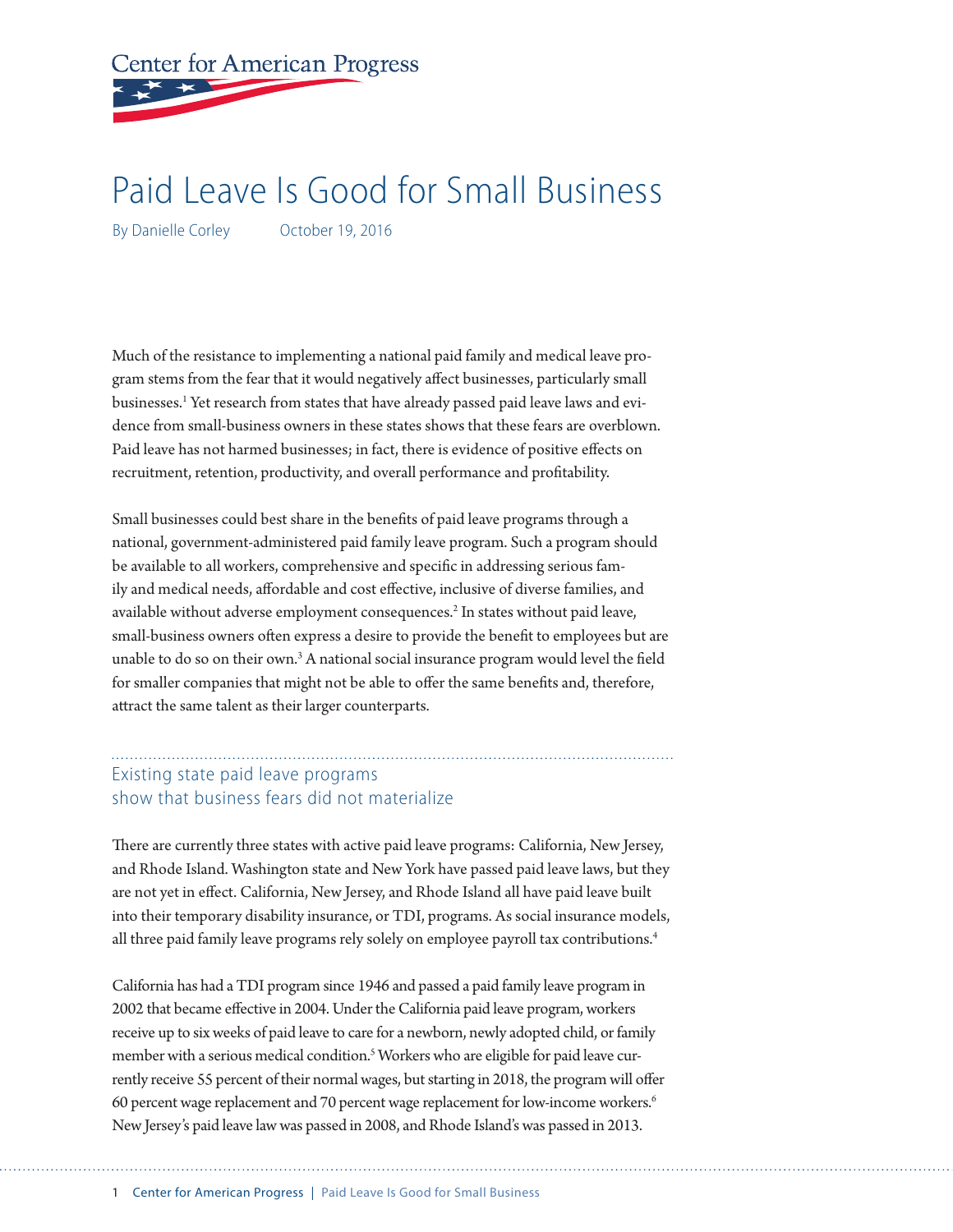Each law was implemented the following year. In New Jersey, eligible workers receive up to six weeks of caregiving leave at a 66 percent wage replacement rate.<sup>7</sup> In Rhode Island, eligible workers also receive up to six weeks of paid caregiving leave at a 60 percent wage replacement rate.<sup>8\*</sup> The chart below details how the programs work in each state.

#### **TABLE 1 Comparisons of existing paid leave programs**

Current state paid family and medical leave policies in California, New Jersey, and Rhode Island

| Length of leave available |                                                                                 |                                                      |                                                         |                                                                                                                                                                                                                                                           |
|---------------------------|---------------------------------------------------------------------------------|------------------------------------------------------|---------------------------------------------------------|-----------------------------------------------------------------------------------------------------------------------------------------------------------------------------------------------------------------------------------------------------------|
|                           | <b>Temporary</b><br>disability, including<br>pregnancy-related<br>medical leave | <b>Parental</b><br>and family<br>caregiving<br>leave | Wage<br>replacement                                     | <b>Eligibility</b><br>requirements                                                                                                                                                                                                                        |
| California                | Up to 52 weeks                                                                  | Up to six weeks                                      | 55 percent, with a weekly<br>maximum of \$1,129 in 2016 | Earned at least \$300 during the base year                                                                                                                                                                                                                |
| New Jersey                | Up to 26 weeks                                                                  | Up to six weeks                                      | 66 percent, with a weekly<br>maximum of \$615 in 2016   | Earned at least \$8,400 during base year or earned at least \$168 per week<br>for a minimum of 20 weeks                                                                                                                                                   |
| Rhode Island              | Up to 30 weeks                                                                  | Up to four weeks                                     | 60 percent, with a weekly<br>maximum of \$817 in 2016   | Earned at least \$11,520 during base year or earned at least \$3,840 during base period<br>and a minimum of \$1,920 during at least one base period quarter, with total base<br>period earnings of at least 150 percent of the highest quarter's earnings |

Sources: Updated version of Table 2 in Sarah Jane Glynn,"Administering Paid Family and Medical Leave: Learning from International and Domestic Examples" (Washington: Center for American Progress, 2015), available at https: americanprogress.org/issues/economy/report/2015/11/19/125769/administering-paid-family-and-medical-leave/. For California paid leave benefits, see State of California Employment Development Department, "About Paid Family L New Jersey Temporary Disability Insurance," available at http://lwd.dol.state.nj.us/labor/tdi/content/faq.html (last accessed October 2016). For Rhode Island paid leave benefits, see RI Department of Labor and Training, "T Insurance/Temporary Caregiver Insurance: Frequently Asked Question," available at http://www.dlt.ri.gov/tdi/tdifaqs.htm (last accessed October 2016).

Research from California, New Jersey, and Rhode Island shows that fears about the negative effects of these programs on businesses did not materialize.

In California, business groups such as the California Chamber of Commerce—originally staunchly opposed to the paid leave law—reported that they had not heard from employers that the law was a burden.<sup>9</sup> A 2010 report by the Society for Human Resource Management found that while paid family leave "was met with alarm from employers across the state" at first, after five years in effect, "employers' concerns have so far not been realized<sup>"10</sup>

Perhaps the most comprehensive report on the effects of California's program was conducted nearly a decade after the law's passage. Researchers Eileen Appelbaum of the Center for Economic and Policy Research and Ruth Milkman of the Graduate Center at the City University of New York surveyed 253 employers and 500 individuals about their experiences with the program.<sup>11</sup> Despite concerns from the business community about burdensome new costs prior to the passage of the law, the majority of employers responded that the program had minimal effects on their business operations; 87 percent said it had not resulted in any cost increases.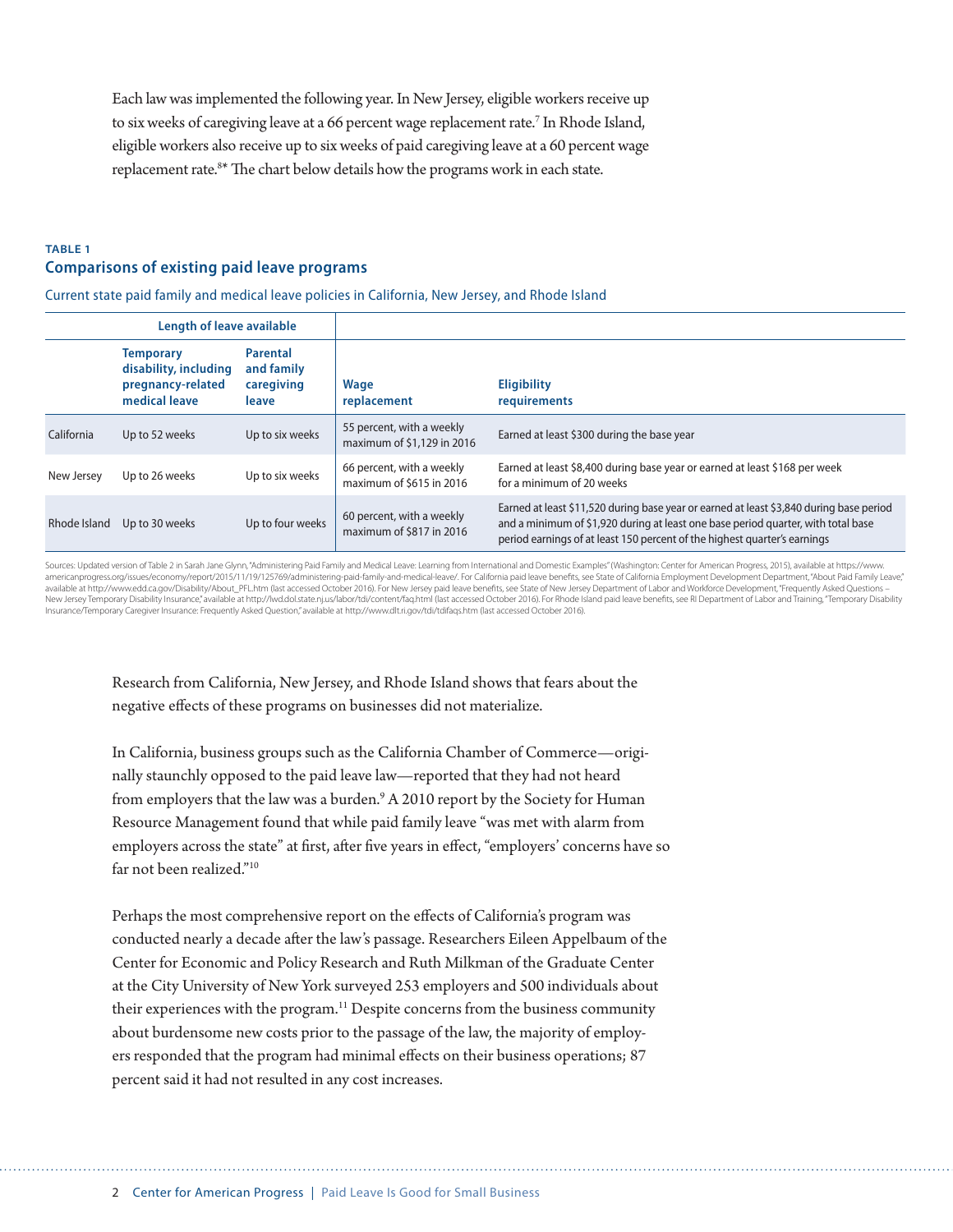Small businesses, those with 100 employees or fewer, were even less likely to report negative effects of paid family leave than larger establishments. Of the survey respondents with fewer than 50 employees:

- 91 percent said the law had a "positive effect" or "no noticeable effect" on profitability and performance.
- 89 percent said the law had a "positive effect" or "no noticeable effect" on productivity.
- 92 percent said the law had a "positive effect" or "no noticeable effect" on turnover.
- 99 percent said the law had a "positive effect" or "no noticeable effect" on morale.

Adam Rochon, a small-business owner in Exeter, California, described the state's paid family leave program as "a win-win situation for everybody involved." Rochon relied on the program—which funds paid leave through deductions from employee's paychecks—when one of his employees needed to take leave to care for a family member. "We didn't have to pay her salary while she was away … and my employee was able to take the time she needed and return to work happy and motivated," Rochon explained.<sup>12</sup>

In New Jersey, the second state to implement paid family leave, small businesses also did not report negative effects. A survey of 259 employers of various sizes showed that the majority of businesses, including small businesses, saw no effect on profitability or productivity as a result of the law.13 Nearly 80 percent of employers surveyed dealt with intermittent employee leaves by temporarily assigning work to other employees rather than hiring replacements. Still, 65 percent of small businesses reported no increased overtime costs.

Rhode Island's paid leave program took effect in 2014, and initial research on its effects support the findings from California and New Jersey. A study released in 2016 surveyed more than 200 food service and manufacturing business owners with 10 to 99 employees both before and after passage of the law.14 Roughly half of the businesses were located in Rhode Island and were compared with businesses in neighboring counties in Massachusetts and Connecticut. Overall, the researchers found no significant changes over time or across states in employers' reports of employee productivity and related metrics such as attendance, cooperation, and morale. A majority of Rhode Island employers, regardless of size, said they favored the law.

### Businesses benefit from government-administered paid leave programs

Not only do small employers overwhelmingly report that paid leave has not caused harm, there is considerable evidence that paid family and medical leave results in positive outcomes for businesses of all sizes, as well as employees.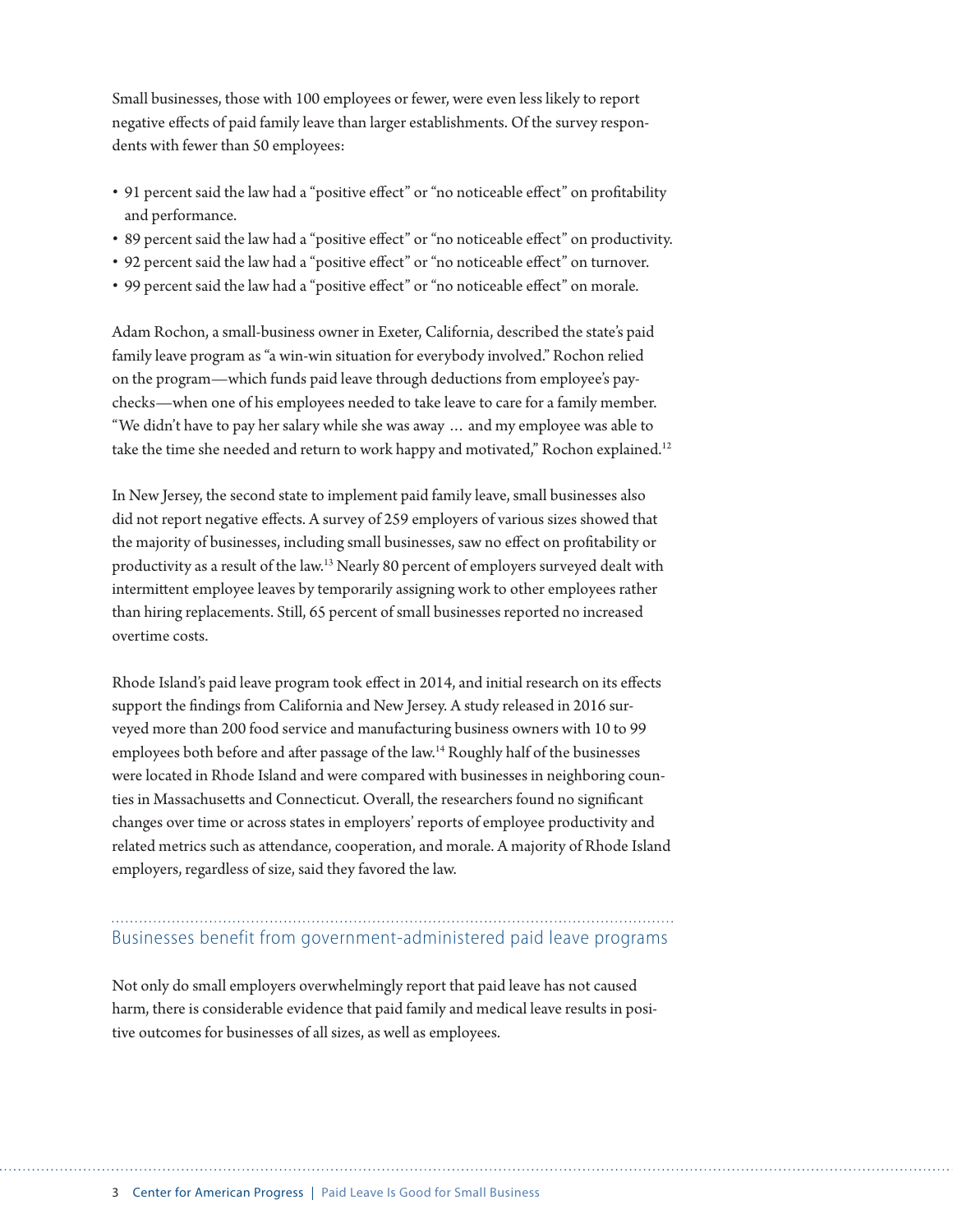Studies show that paid leave is an important factor in employee recruitment and retention. A survey of 200 human resource managers found that two-thirds named supportive work-family policies as the most important factor in recruiting and retaining employees.15 In a national survey of employers, employee retention was the main reason cited for adopting workplace flexibility, caregiving leave, and dependent care initiatives.<sup>16</sup> Recruitment was listed as the third-most important reason, after helping employees manage work and family life. For mothers specifically, paid leave has been shown to increase the likelihood that they will return to work after having a child.<sup>17</sup>

Successful retention of employees leads to reduced turnover—a cost to business that is not insignificant. A Center for American Progress review of 30 case studies on employee turnover found that the cost of replacing an employee is about one-fifth of that worker's annual salary.18 In a survey of 120 employers in New York, researchers found that businesses with flexible leave policies had significantly lower turnover.19 Similarly, Appelbaum and Milkman found that workers in low-quality jobs in California were more likely to return to their same employer if they used family leave insurance while on leave.<sup>20</sup> As Tony Sandkamp, small-business owner of Sandkamp Woodworks in Jersey City, New Jersey, put it, "The low costs associated with the plan are more than outweighed by the benefits. I know my staff members are in a great place to grow with the company, and turnover and training costs have been nearly wiped from my balance sheets."<sup>21</sup>

Paid leave can also lead to increased productivity and performance, resulting in higher profitability. In a 2015 report for the Center for American Progress, Nicholas Bloom and others found that company policies to promote work-life balance are correlated with company performance.<sup>22</sup> Of 536 midsize manufacturing companies studied in the United States, United Kingdom, France, and Germany, those offering a range of work-family policies—such as working from home, generous maternity leave, and child care support—typically had higher levels of sales relative to other companies within their respective countries. Similarly, a survey by researchers from the University of Cambridge found that businesses with work-family policies were more likely to have above-average labor productivity than those without such policies. Ninety percent of respondents reported that their work-family policies were cost-effective.<sup>23</sup> In California, 91 percent of employers responded that paid family leave had a positive effect or no effect on business profitability and performance.<sup>24</sup>

Small-businesses owners in states without a paid leave policy may especially realize the value of leave as a tool for retention and productivity. As Joe Gidjunis, the owner of a small photography company in Philadelphia, reflected, "If people are in the office and have stressors at home they cannot give it their all. I want them to take care of what they need to so that they can come back and be the best I know they can be."25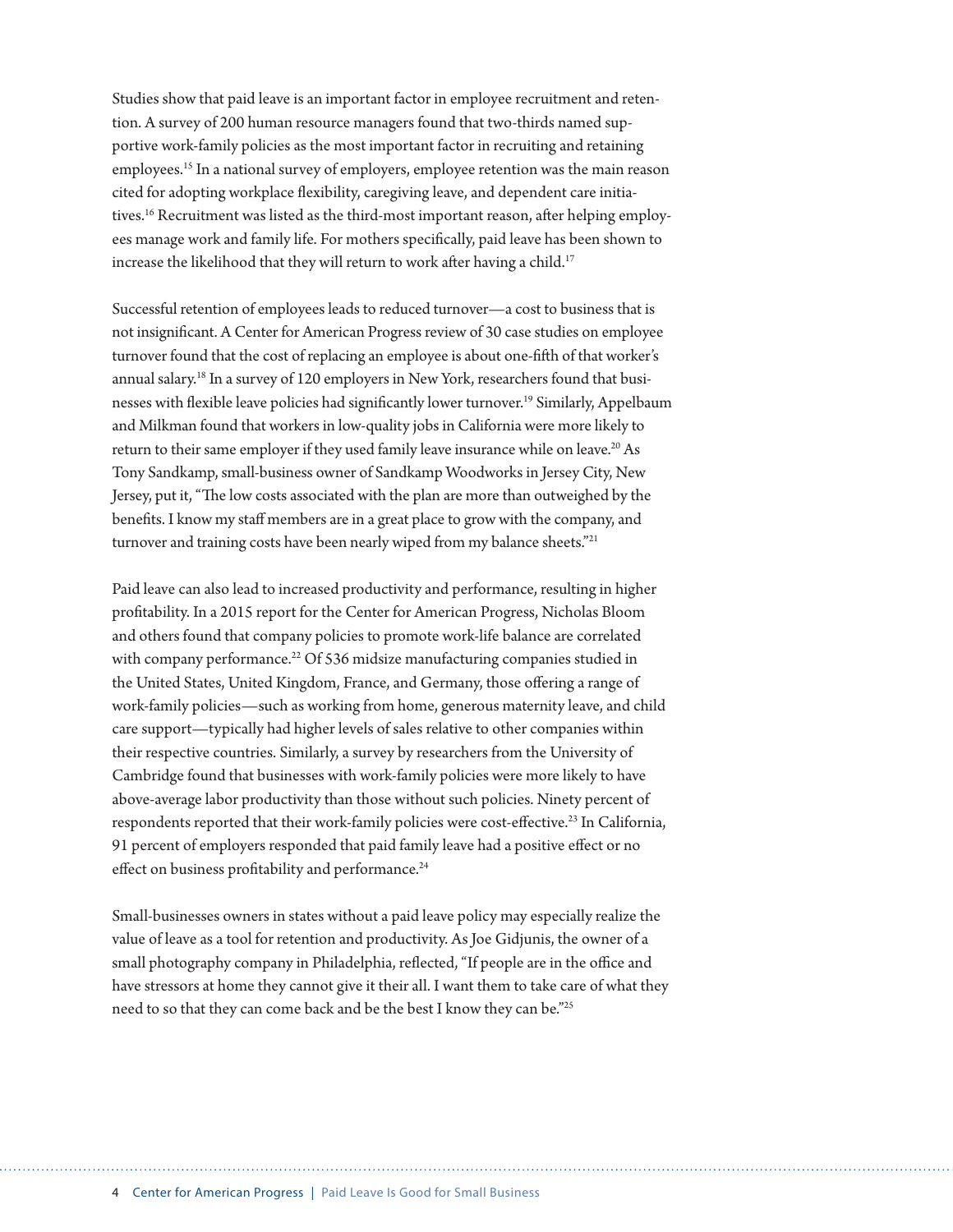Yet without a national program, small-business employers often have to cobble together policies when employees' family issues inevitably arise. Ken Weinstein, a restaurant and real estate business owner in Philadelphia, described his experience trying to provide paid leave when an employee of 10 years had her second child. "We let her go into negative vacation time. We found a way to keep paying her, and luckily she is married to a firefighter who also has paid paternity leave though the city," Weinstein explained. This experience further convinced Weinstein of the pressing need for a government paid leave program. "We need to do something because this issue is in front of us," he said. "We can ignore it and hope that women and men figure something out—but that's not fair. It's not fair to the employer or the employee, and especially not to the employee when they have an employer who isn't progressive."<sup>26</sup>

## The majority of small businesses support paid leave

Given the positive effects of paid leave, it is no surprise that many small businesses already support adoption of a national program. A survey administered by the Small Business Majority in 2013 found that a majority of small businesses support paid leave insurance pools funded by contributions paid by employees, and a plurality support an insurance program funded through employer and employee payroll contributions.<sup>27</sup> The survey also found that a majority of small businesses already offer some sort of family and medical leave, indicating that a national program would likely relieve some of the burden of providing these policies. Indeed, small businesses have been an important part of coalitions advocating for paid leave at the state and local level, as seen in New York, Washington state, Connecticut, the District of Columbia, and Minnesota.<sup>28</sup>

While there are a growing number of small-business owners who provide paid leave, many employers want to offer the program to their employees but are unable to without government support. Gidjunis, who recently had a child of his own, falls into this category. "I only have about 2 months of payroll in savings," he explained. "I want to offer this benefit, but it's just not in the cards because it would jeopardize the business. Having a program, even if we are paying taxes for it, would enable us to offer this benefit."29

Weinstein echoed the need for a national policy that would spread the cost of paid leave and thereby level the playing field for smaller business. In the restaurant industry, he explained, small margins and staunch competition makes it difficult for businesses to offer it on their own. "We can't raise the price of a burger by two dollars to fund paid leave on our own because the restaurant next door isn't doing that," Weinstein said. "We need to make change across the board to level the playing field."30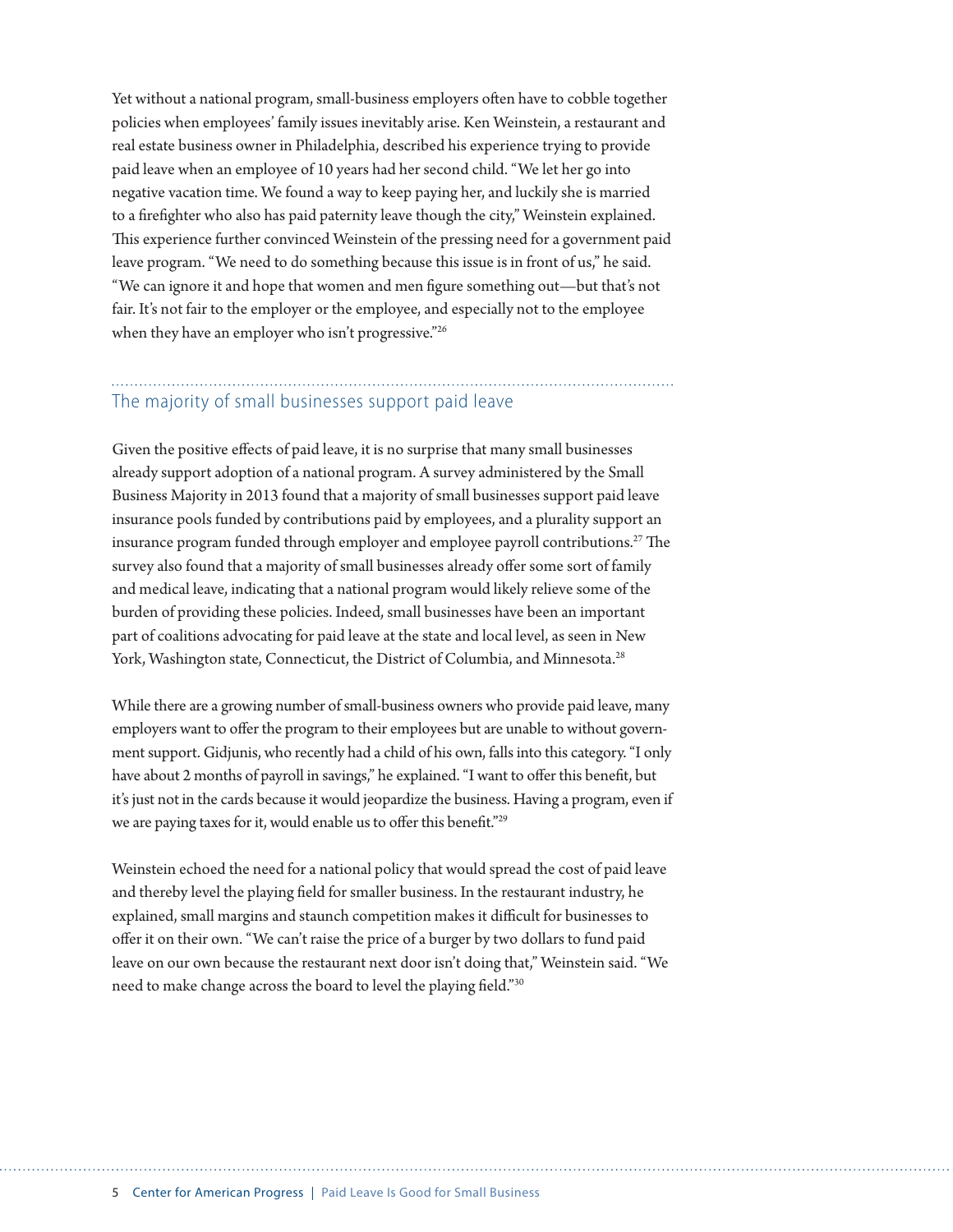### Conclusion

By and large, small-business owners want to do right by their employees. They know that most workers will need time off at some point to take care of a child, a parent, or themselves. Yet for small employers, the financial burden of providing paid leave without government support is especially challenging. Small businesses are often unable to compete with the benefits programs larger companies can offer and may lose out on talented employees or face higher rates of turnover as a result. A nationally administered program would allow small businesses to compete on a level playing field with larger employers and ensure that all workers have access to paid family and medical leave, regardless of employer size.

One New Hampshire small-business owner, Joe Keefe, summed up the broader need for paid family leave: "The research is clear, and my company's experience is clear: A family friendly business is a healthy business, pure and simple. And not only does the company gain advantages but its employees, their families and whole communities—indeed, whole economies—derive the benefits."31

*Danielle Corley is a Research Assistant for Women's Economic Policy at the Center for American Progress.* 

*\*Correction, November 3, 2016: This issue brief originally incorrectly stated the wage replacement rate for Rhode Island. The correct number is 60 percent.*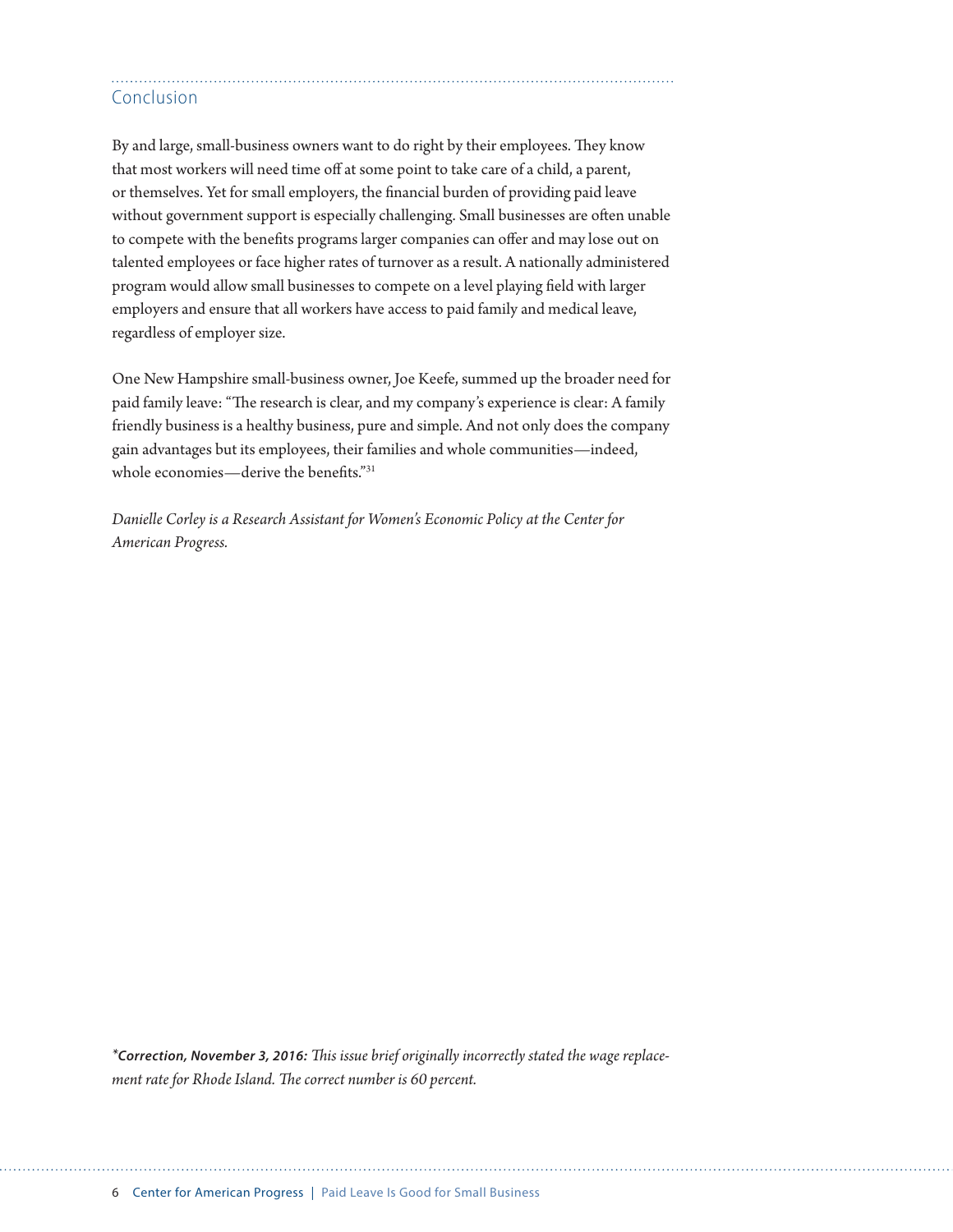### Endnotes

- 1 Emily Peck, "Business Lobby Might Be Last to Realize Paid Leave Law Makes Sense," The Huffington Post, September 18, 2015, available at [http://www.](http://www.huffingtonpost.com/entry/family-act-business-lobby_us_55f98f79e4b0e333e54c145d) [huffingtonpost.com/entry/family-act-business-lobby\\_](http://www.huffingtonpost.com/entry/family-act-business-lobby_us_55f98f79e4b0e333e54c145d) us 55f98f79e4b0e333e54c145d; Teresa Wiltz, "More States Consider Family Leave Laws, But Barriers Remain," Stateline, June 30, 2016, available at [http://www.pewtrusts.org/en/](http://www.pewtrusts.org/en/research-and-analysis/blogs/stateline/2016/06/30/more-states-consider-family-leave-laws-but-barriers-remain) [research-and-analysis/blogs/stateline/2016/06/30/more](http://www.pewtrusts.org/en/research-and-analysis/blogs/stateline/2016/06/30/more-states-consider-family-leave-laws-but-barriers-remain)[states-consider-family-leave-laws-but-barriers-remain;](http://www.pewtrusts.org/en/research-and-analysis/blogs/stateline/2016/06/30/more-states-consider-family-leave-laws-but-barriers-remain) Michelle Andrews, "Is It Time To Make Medical And Family Leave Paid?", NPR, April 22, 2015, available at [http://www.](http://www.npr.org/sections/health-shots/2015/04/22/401239857/is-it-time-to-make-medical-and-family-leave-paid) [npr.org/sections/health-shots/2015/04/22/401239857/is-it](http://www.npr.org/sections/health-shots/2015/04/22/401239857/is-it-time-to-make-medical-and-family-leave-paid)[time-to-make-medical-and-family-leave-paid](http://www.npr.org/sections/health-shots/2015/04/22/401239857/is-it-time-to-make-medical-and-family-leave-paid).
- 2 For more detail, see Center for American Progress and the National Partnership for Women & Families, "Key Features of a Paid Family and Medical Leave Program that Meets the Needs of Working Families" (2014), available at [https://www.americanprogress.org/issues/economy/re](https://www.americanprogress.org/issues/economy/report/2014/12/01/102244/key-features-of-a-paid-family-and-medical-leave-program-that-meets-the-needs-of-working-families/)[port/2014/12/01/102244/key-features-of-a-paid-family-and](https://www.americanprogress.org/issues/economy/report/2014/12/01/102244/key-features-of-a-paid-family-and-medical-leave-program-that-meets-the-needs-of-working-families/)[medical-leave-program-that-meets-the-needs-of-working](https://www.americanprogress.org/issues/economy/report/2014/12/01/102244/key-features-of-a-paid-family-and-medical-leave-program-that-meets-the-needs-of-working-families/)[families/](https://www.americanprogress.org/issues/economy/report/2014/12/01/102244/key-features-of-a-paid-family-and-medical-leave-program-that-meets-the-needs-of-working-families/).
- 3 Quotes from participants in the Small Business Majority and Center for American Progress roundtables in Philadelphia, PA, and Columbus, OH. See also Fatima Nayir, "Why my small business supports paid family leave," *The Washington Post,*  October 12, 2016, available at [https://www.washington](https://www.washingtonpost.com/blogs/all-opinions-are-local/wp/2016/10/12/why-my-small-business-supports-paid-family-leave/?utm_term=.3b854f15f711)[post.com/blogs/all-opinions-are-local/wp/2016/10/12/](https://www.washingtonpost.com/blogs/all-opinions-are-local/wp/2016/10/12/why-my-small-business-supports-paid-family-leave/?utm_term=.3b854f15f711) [why-my-small-business-supports-paid-family-leave/?utm\\_](https://www.washingtonpost.com/blogs/all-opinions-are-local/wp/2016/10/12/why-my-small-business-supports-paid-family-leave/?utm_term=.3b854f15f711) [term=.3b854f15f711;](https://www.washingtonpost.com/blogs/all-opinions-are-local/wp/2016/10/12/why-my-small-business-supports-paid-family-leave/?utm_term=.3b854f15f711) Todd Mikkelson, "Paid-leave bill will benefit employees and small businesses alike," MinnPost, April 7, 2016, available at [https://www.minnpost.com/](https://www.minnpost.com/community-voices/2016/04/paid-leave-bill-will-benefit-employees-and-small-businesses-alike) [community-voices/2016/04/paid-leave-bill-will-benefit](https://www.minnpost.com/community-voices/2016/04/paid-leave-bill-will-benefit-employees-and-small-businesses-alike)[employees-and-small-businesses-alike.](https://www.minnpost.com/community-voices/2016/04/paid-leave-bill-will-benefit-employees-and-small-businesses-alike)
- 4 Family care in all three states is funded solely by employee contributions. In New Jersey, the temporary disability insurance program is funded by employee and employer contributions. National Partnership for Women & Families, "State Paid Family Leave Insurance Laws" (2016), available at [http://www.nationalpartnership.org/research-library/work](http://www.nationalpartnership.org/research-library/work-family/paid-leave/state-paid-family-leave-laws.pdf)[family/paid-leave/state-paid-family-leave-laws.pdf.](http://www.nationalpartnership.org/research-library/work-family/paid-leave/state-paid-family-leave-laws.pdf)
- 5 State of California Employment Development Department, "Fact Sheet: State Disability Insurance Program," available at [http://www.edd.ca.gov/pdf\\_pub\\_ctr/de8714c.pdf](http://www.edd.ca.gov/pdf_pub_ctr/de8714c.pdf) (last accessed October 2016).
- 6 The Associated Press, "California Expands Paid Family Leave Law to Increase Time-Off Pay," *The Wall Street Journal,*  April 12, 2016, available at [http://www.wsj.com/articles/](http://www.wsj.com/articles/california-expands-paid-family-leave-law-to-increase-time-off-pay-1460435557) [california-expands-paid-family-leave-law-to-increase-time](http://www.wsj.com/articles/california-expands-paid-family-leave-law-to-increase-time-off-pay-1460435557)[off-pay-1460435557.](http://www.wsj.com/articles/california-expands-paid-family-leave-law-to-increase-time-off-pay-1460435557)
- 7 State of New Jersey Department of Labor and Workforce Development, "Family Leave Insurance," available at [http://](http://lwd.dol.state.nj.us/labor/fli/fliindex.html) [lwd.dol.state.nj.us/labor/fli/fliindex.html](http://lwd.dol.state.nj.us/labor/fli/fliindex.html) (last accessed October 2016).
- 8 Rhode Island Department of Labor and Training, "Temporary Disability Insurance / Temporary Caregiver Insurance Frequently Asked Question," available at [http://www.dlt.](http://www.dlt.ri.gov/tdi/tdifaqs.htm) [ri.gov/tdi/tdifaqs.htm](http://www.dlt.ri.gov/tdi/tdifaqs.htm) (last accessed October 2016).
- 9 Brigid Schulte, "'Mad Men' era of U.S. family policy coming to an end?", *The Washington Post*, February 12, 2014, available at [https://www.washingtonpost.com/blogs/she-the](https://www.washingtonpost.com/blogs/she-the-people/wp/2014/02/12/mad-men-era-of-us-family-policy-coming-to-an-end/)[people/wp/2014/02/12/mad-men-era-of-us-family-policy](https://www.washingtonpost.com/blogs/she-the-people/wp/2014/02/12/mad-men-era-of-us-family-policy-coming-to-an-end/)[coming-to-an-end/](https://www.washingtonpost.com/blogs/she-the-people/wp/2014/02/12/mad-men-era-of-us-family-policy-coming-to-an-end/).
- 10 Jennifer Redmond and Evgenia Fkiaras, "California's Paid Family Leave Act Is Less Onerous than Predicted" (Alexandria, VA: Society for Human Resource Management, 2010), available at [http://www.sheppardmullin.com/media/](http://www.sheppardmullin.com/media/article/809_CA%20Paid%20Family%20Leave%20Act%20Is%20Less%20Onerous%20Than%20Predicted.pdf) [article/809\\_CA%20Paid%20Family%20Leave%20Act%20](http://www.sheppardmullin.com/media/article/809_CA%20Paid%20Family%20Leave%20Act%20Is%20Less%20Onerous%20Than%20Predicted.pdf) [Is%20Less%20Onerous%20Than%20Predicted.pdf.](http://www.sheppardmullin.com/media/article/809_CA%20Paid%20Family%20Leave%20Act%20Is%20Less%20Onerous%20Than%20Predicted.pdf)
- 11 Eileen Appelbaum and Ruth Milkman, "Leaves That Pay: Employer and Worker Experiences with Paid Family Leave in California" (Washington: Center for Economic and Policy Research, 2011), available at [http://cepr.net/documents/](http://cepr.net/documents/publications/paid-family-leave-1-2011.pdf) [publications/paid-family-leave-1-2011.pdf.](http://cepr.net/documents/publications/paid-family-leave-1-2011.pdf)

12 Adam Rochon, "Paid family leave helps small businesses," *The Fresno Bee*, April 15, 2016, available at [http://www.fres](http://www.fresnobee.com/opinion/letters-to-the-editor/article72068812.html)[nobee.com/opinion/letters-to-the-editor/article72068812.](http://www.fresnobee.com/opinion/letters-to-the-editor/article72068812.html) [html.](http://www.fresnobee.com/opinion/letters-to-the-editor/article72068812.html)

- 13 Miriam Ramirez, "The Impact of Paid Family Leave on New Jersey Businesses" (New Brunswick, NJ: Rutgers University, 2012), available at [http://bloustein.rutgers.edu/wp-content/](http://bloustein.rutgers.edu/wp-content/uploads/2012/03/Ramirez.pdf) [uploads/2012/03/Ramirez.pdf.](http://bloustein.rutgers.edu/wp-content/uploads/2012/03/Ramirez.pdf)
- 14 Ann Bartel and others, "Assessing Rhode Island's Temporary Caregiver Insurance Act: Insights from a Survey of Employers" (Washington: U.S. Department of Labor, 2016), available at [https://www.dol.gov/asp/evaluation/completed-studies/](https://www.dol.gov/asp/evaluation/completed-studies/AssessingRhodeIslandTemporaryCaregiverInsuranceAct_InsightsFromSurveyOfEmployers.pdf) [AssessingRhodeIslandTemporaryCaregiverInsuranceAct\\_In](https://www.dol.gov/asp/evaluation/completed-studies/AssessingRhodeIslandTemporaryCaregiverInsuranceAct_InsightsFromSurveyOfEmployers.pdf)[sightsFromSurveyOfEmployers.pdf.](https://www.dol.gov/asp/evaluation/completed-studies/AssessingRhodeIslandTemporaryCaregiverInsuranceAct_InsightsFromSurveyOfEmployers.pdf)
- 15 Joan Williams, *Unbending Gender: Why Work and Family Conflict and What to Do About It* (Oxford, U.K.: Oxford University Press, 2011).
- 16 Kenneth Matos and Ellen Galinsky, "2014 National Study of Employers" (New York: Families and Work Institute, Society for Human Resource Management, and When Work Works, 2014), available at [http://familiesandwork.org/downloads/2](http://familiesandwork.org/downloads/2014NationalStudyOfEmployers.pdf) [014NationalStudyOfEmployers.pdf](http://familiesandwork.org/downloads/2014NationalStudyOfEmployers.pdf).
- 17 Maya Rossin-Slater, Christopher J. Ruhm, and Jane Waldfogel, "The Effects of California's Paid Family Leave Program on Mothers' Leave Taking and Subsequent Labor Market Outcomes." Working Paper 17715 (National Bureau of Economic Research, 2011), available at [http://www.nber.org/papers/](http://www.nber.org/papers/w17715.pdf) [w17715.pdf](http://www.nber.org/papers/w17715.pdf).
- 18 Heather Boushey and Sarah Jane Glynn, "There Are Significant Business Costs to Replacing Employees" (Washington: Center for American Progress, 2012), available at [https://www.americanprogress.org/issues/economy/](https://www.americanprogress.org/issues/economy/report/2012/11/16/44464/there-are-significant-business-costs-to-replacing-employees/) [report/2012/11/16/44464/there-are-significant-business](https://www.americanprogress.org/issues/economy/report/2012/11/16/44464/there-are-significant-business-costs-to-replacing-employees/)[costs-to-replacing-employees/](https://www.americanprogress.org/issues/economy/report/2012/11/16/44464/there-are-significant-business-costs-to-replacing-employees/).
- 19 Reagan Baughman, Daniela DiNardi, and Douglas Holtz-Eakin, "Productivity and wage effects of 'family-friendly' fringe benefits," *International Journal of Manpower 24* (3): 247–259.
- 20 Appelbaum and Milkman, "Leaves That Pay: Employer and Worker Experiences with Paid Family Leave in California."
- 21 Tony Sandkamp, interview with Michelle Sternthal of Main Street Alliance, September 21, 2016.
- 22 Nicholas Bloom and others, "Helping Firms by Helping Employees?" (Washington: Center for American Progress, 2015), available at [https://www.americanprogress.org/](https://www.americanprogress.org/issues/economy/report/2015/12/18/127792/helping-firms-by-helping-employees/) [issues/economy/report/2015/12/18/127792/helping-firms](https://www.americanprogress.org/issues/economy/report/2015/12/18/127792/helping-firms-by-helping-employees/)[by-helping-employees/.](https://www.americanprogress.org/issues/economy/report/2015/12/18/127792/helping-firms-by-helping-employees/)
- 23 Shirley Dex and Colin Smith, "The nature and pattern of family-friendly employment policies in Britain" (Bristol, U.K.: Joseph Rowntree Foundation, 2002), available at [https://](https://www.jrf.org.uk/sites/default/files/jrf/migrated/files/jr116-family-friendly-employment.pdf) [www.jrf.org.uk/sites/default/files/jrf/migrated/files/jr116](https://www.jrf.org.uk/sites/default/files/jrf/migrated/files/jr116-family-friendly-employment.pdf) [family-friendly-employment.pdf.](https://www.jrf.org.uk/sites/default/files/jrf/migrated/files/jr116-family-friendly-employment.pdf)
- 24 Appelbaum and Milkman, "Leaves That Pay: Employer and Worker Experiences with Paid Family Leave in California."
- 25 Joe Gidjunis, Small Business Majority and Center for American Progress paid leave panel, Philadelphia, PA, September 9, 2016.
- 26 Ken Weinstein, Small Business Majority and Center for American Progress paid leave panel, Philadelphia, PA, September 9, 2016.
- 27 Small Business Majority, "Small Businesses Support Family Medical Leave," September 27, 2013, available at [http://](http://www.smallbusinessmajority.org/our-research/workforce/small-businesses-support-family-medical-leave) [www.smallbusinessmajority.org/our-research/workforce/](http://www.smallbusinessmajority.org/our-research/workforce/small-businesses-support-family-medical-leave) [small-businesses-support-family-medical-leave](http://www.smallbusinessmajority.org/our-research/workforce/small-businesses-support-family-medical-leave).